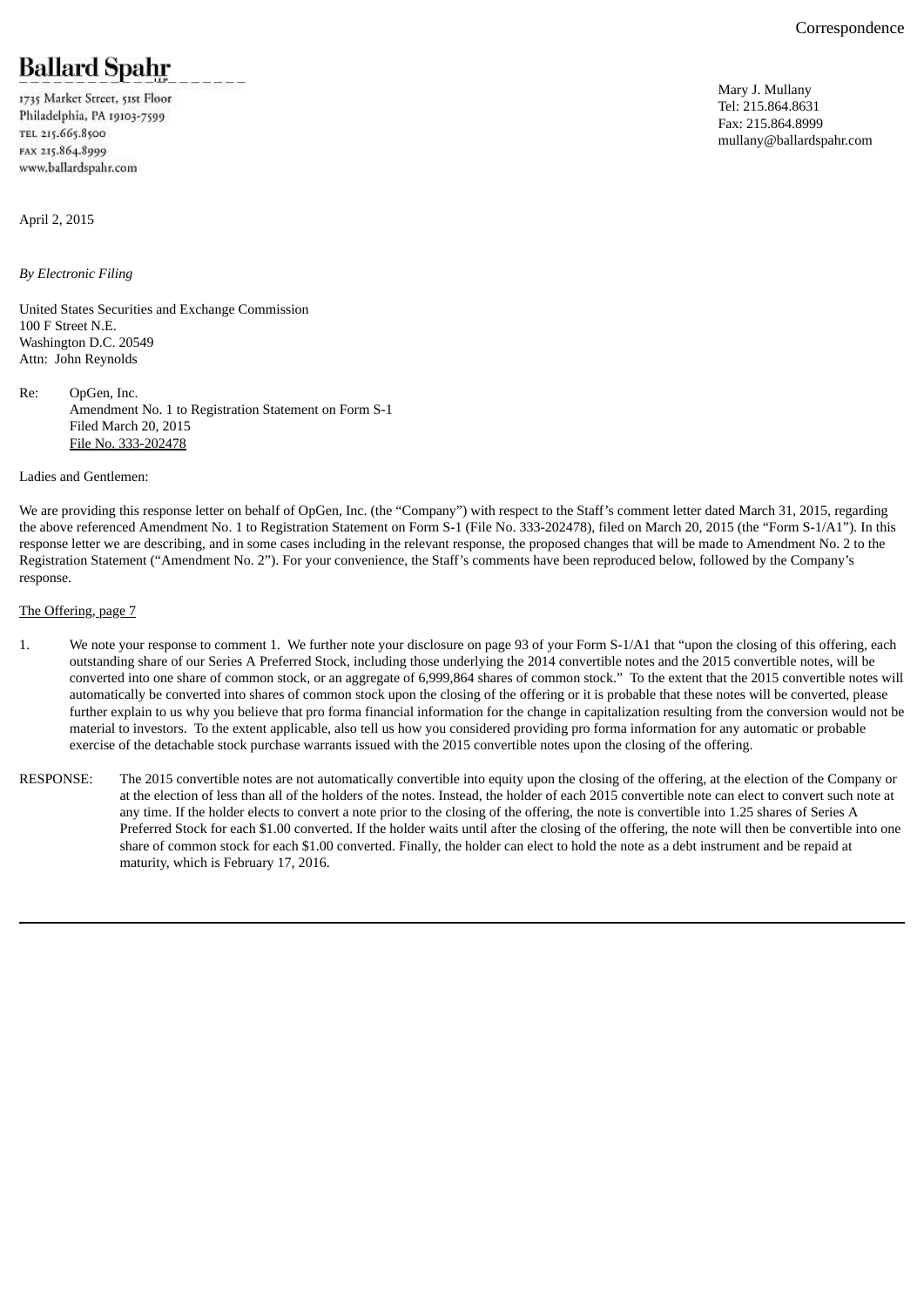We respectfully advise the Staff that the Company thinks it is probable that the holders of the 2015 convertible notes will elect to convert such notes into shares of Series A Preferred Stock prior to the closing of the offering. If that occurs, then such shares of Series A Preferred Stock will automatically be converted, upon the closing of the offering, into shares of common stock, at a conversion rate of one share of common stock for each share of Series A Preferred Stock. Assuming all 2015 convertible notes are so converted by the holders, the holders will receive an aggregate of 1,875,000 shares of Series A Preferred Stock, which will convert into 1,875,000 shares of common stock upon the closing of the offering.

Because the 2015 convertible notes were not issued prior to December 31, 2014, the Company believes that including the common stock issuable upon conversion of such notes or exercise of the related detachable stock purchase warrants in the December 31, 2014 pro forma financial information would be confusing or potentially misleading to investors. For example, such addition would artificially lower the net loss per common share for 2014. In addition, the proceeds from the issuance of such notes are not included in the 2014 financial information. Finally, the Company has not yet determined the fair value of the warrants issued with the 2015 convertible notes, determined the classification of such warrants as equity or as a liability, and has not determined the intrinsic value of the beneficial conversion feature. The Company believes that presenting the number of shares issuable upon conversion of the 2015 convertible notes without being able to accurately reflect the appropriate changes to all of the information contained in the pro forma information presents an incomplete picture of the impact of the issuance of the 2015 convertible notes. The Company has added further disclosure in Note 15 of the Notes to the Financial Statements (see the response to comment 12 below) to highlight some of the financial information impacted by the 2015 convertible notes.

We advise the Staff that the detachable stock purchase warrants issued in the 2015 convertible notes financing do not become excercisable until the six month anniversary of the closing of the initial public offering. In addition, such warrants have no automatic conversion features. We will add to Amendment No. 2 a new section of the prospectus titled "Description of Indebtedness." That separate section is set forth on Exhibit A to this response letter. We have included disclosure related to the warrants in that new section of the prospectus.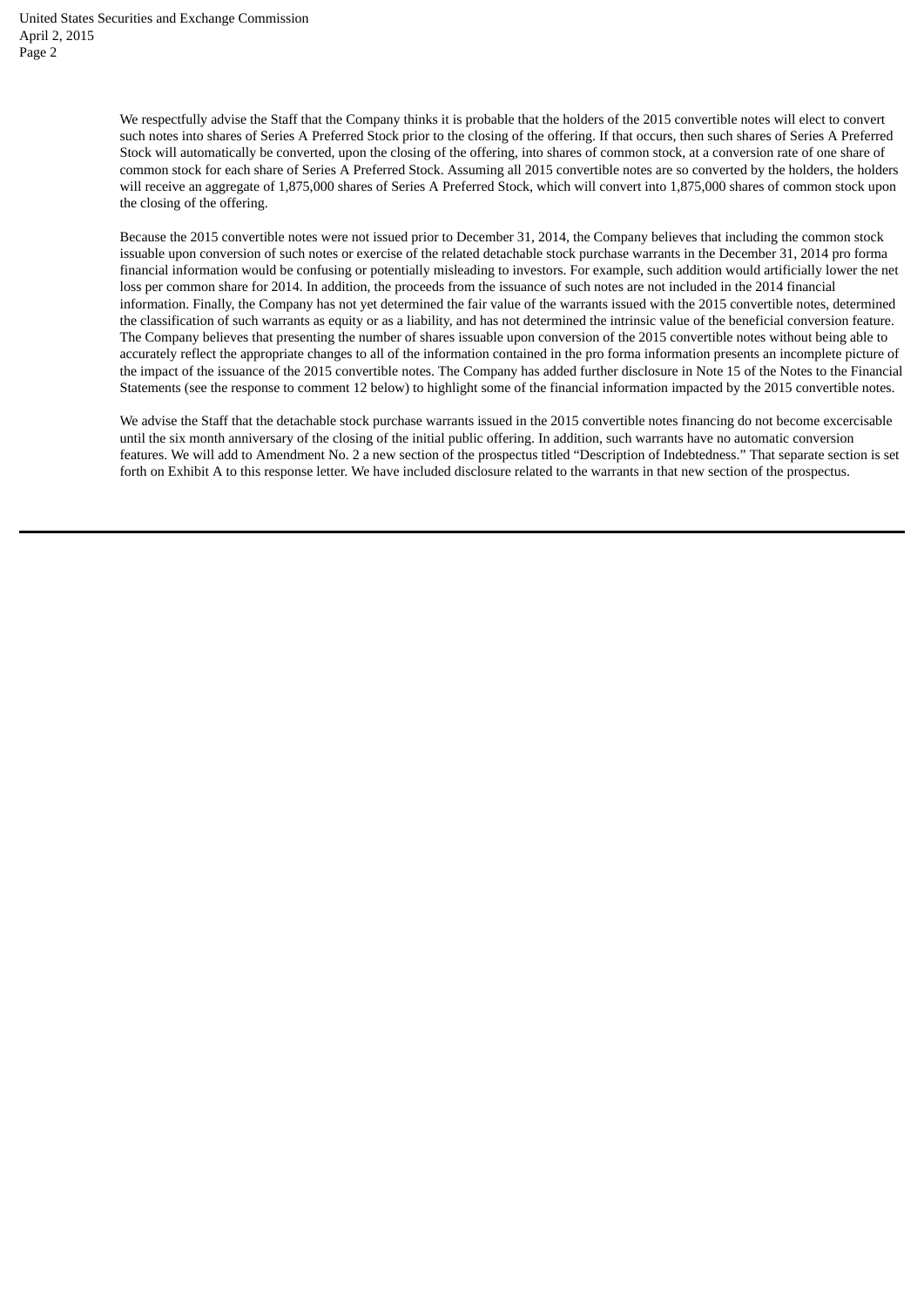- 2. We note the new disclosure on pages 7 and 90 of your Form S-1/A1 that states "each of such existing stockholders who are holders of our outstanding secured demand notes may elect to exchange such demand notes for shares of common stock in this offering." We further note the disclosure on page 7 that states "our estimated proceeds from this offering may be reduced by up to \$1.5 million to the extent that holders of our outstanding secured demand notes currently outstanding elect to exchange such notes for shares of common stock in this offering." Please further explain to us and revise to disclose the significant terms of the outstanding demand notes, including the exchange feature and exchange ratio. To the extent it is probable that the demand notes will be exchanged for common stock in the offering, also tell us how you considered including pro forma financial information for the change in capitalization resulting from the exchange.
- RESPONSE: We will revise the referenced disclosure in Amendment No. 2 to clarify the rights of the holders of the secured demand notes, as set forth below.

"We estimate that we will receive net proceeds from this offering of approximately \$ million, or approximately \$ million if the underwriters exercise their option to purchase additional shares in full, at an assumed public offering price of \$ per share*,* after deducting the underwriting discount, commissions and estimated offering expenses. See "Underwriting" for additional information. **Our** receipt of cash proceeds from this offering may be reduced by up to \$2.0 million to the extent that the holders of our currently outstanding secured demand notes elect to tender such notes as full or partial payment for shares of common stock purchased in **this offering**. We expect to use the net proceeds from this offering to fund increased sales and marketing activities for our Acuitas MDRO test products and Lighthouse MDRO Management System, research and development activities to complete the development of our Lighthouse MDRO Management System and future product development, for general and administrative expenses and for working capital purposes. See "Use of Proceeds" for additional information."

"jVen Capital, LLC, entities affiliated with Versant Ventures, Harris & Harris Group, Inc., entities affiliated with CHL Medical Partners and entities affiliated with Mason Wells, each of which are existing stockholders, have indicated an interest in purchasing up to an aggregate of shares of our common stock in this offering at the initial public offering price. Because these indications of interest are not binding agreements or commitments to purchase, these existing stockholders may elect not to purchase shares in this offering or the underwriters may elect not to sell any shares in this offering to such stockholders. **Each of such existing stockholders who are holders of currently** outstanding secured demand notes may elect to tender such demand notes as full or partial payment for shares of common stock **purchased in this offering.** The underwriters will receive a reduced underwriting discount of 5%, or \$per share, in connection with shares of our common stock purchased by any existing stockholders in this offering. Any shares purchased by such stockholders will be subject to lock-up restrictions described in the section entitled "Shares Eligible for Future Sale.""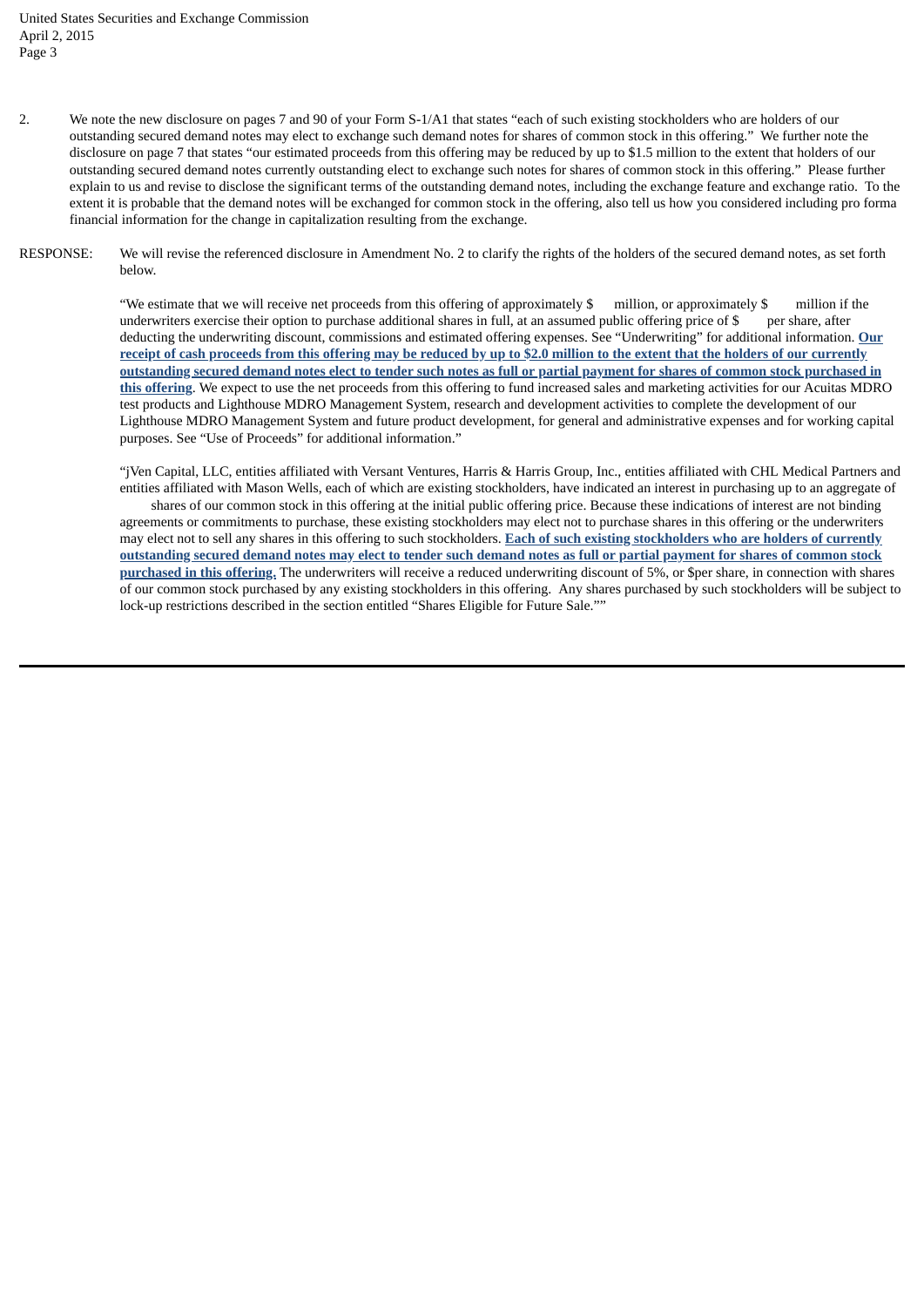We advise the Staff that each holder of our outstanding secured demand notes is an existing investor who or which has indicated an interest in participating in the initial public offering, as noted on the cover of the prospectus. The underwriter has agreed that the holders of the secured demand notes who participate in the offering may tender the outstanding principal and interest of such demand notes to the Company as full or partial payment for the shares purchased in the offering at the initial public offering price. We further advise the Staff that an additional secured demand note with identical terms was issued on March 30, 2015 in the principal amount of \$500,000; we will add the disclosure about that new secured demand note, including as set forth in Exhibit A, to Amendment No. 2. If we assume that all holders of secured demand notes will tender the principal, but not the interest of such demand notes as part of the payment for shares purchased in the initial public offering, that means we will not receive cash proceeds in the amount of \$2.0 million, but will retired outstanding debt obligations in such amount.

If a holder of a secured demand note does not participate in the initial public offering, or does not tender its secured demand note as payment for some or all of the shares subscribed for in the offering, such secured demand note would remain outstanding and could be called for repayment by the holder at any time after April 30, 2015.

# Business, page 49

- 3. We note your response to prior comment 4 and revised disclosure about demonstrating financial benefits to the hospitals in your pilot program. Please revise to identify and describe operational impediments that materially affect your transition to a revenue-generating model. For example, it is unclear if patient consent is necessary for hospitals to use your testing and, if so, whether failure to obtain consent of a sufficient number or percentage of patients would present a material risk to the adoption of the Acuitas MDRO Gene Test by hospitals in states where you operate.
- RESPONSE: The Company does not believe that patient consent is necessary for hospitals to use our test products for surveillance programs or for diagnostic purposes. Our Acuitas MDRO gene test products can be performed based on peri-anal patient samples using commercially available specimen swab containers. We anticipate that upon adoption of our surveillance program, the procurement of the specimen will occur in the admission process or through routinely scheduled ICU screening procedures when it is typical for a number of invasive and non-invasive tests to be performed, such as blood drawing, radiology procedures, etc. For example, MRSA screening is routinely performed in many hospitals today both for pre-surgical admission and ICU surveillance; and the Company believes that no informed consent is required for such surveillance testing.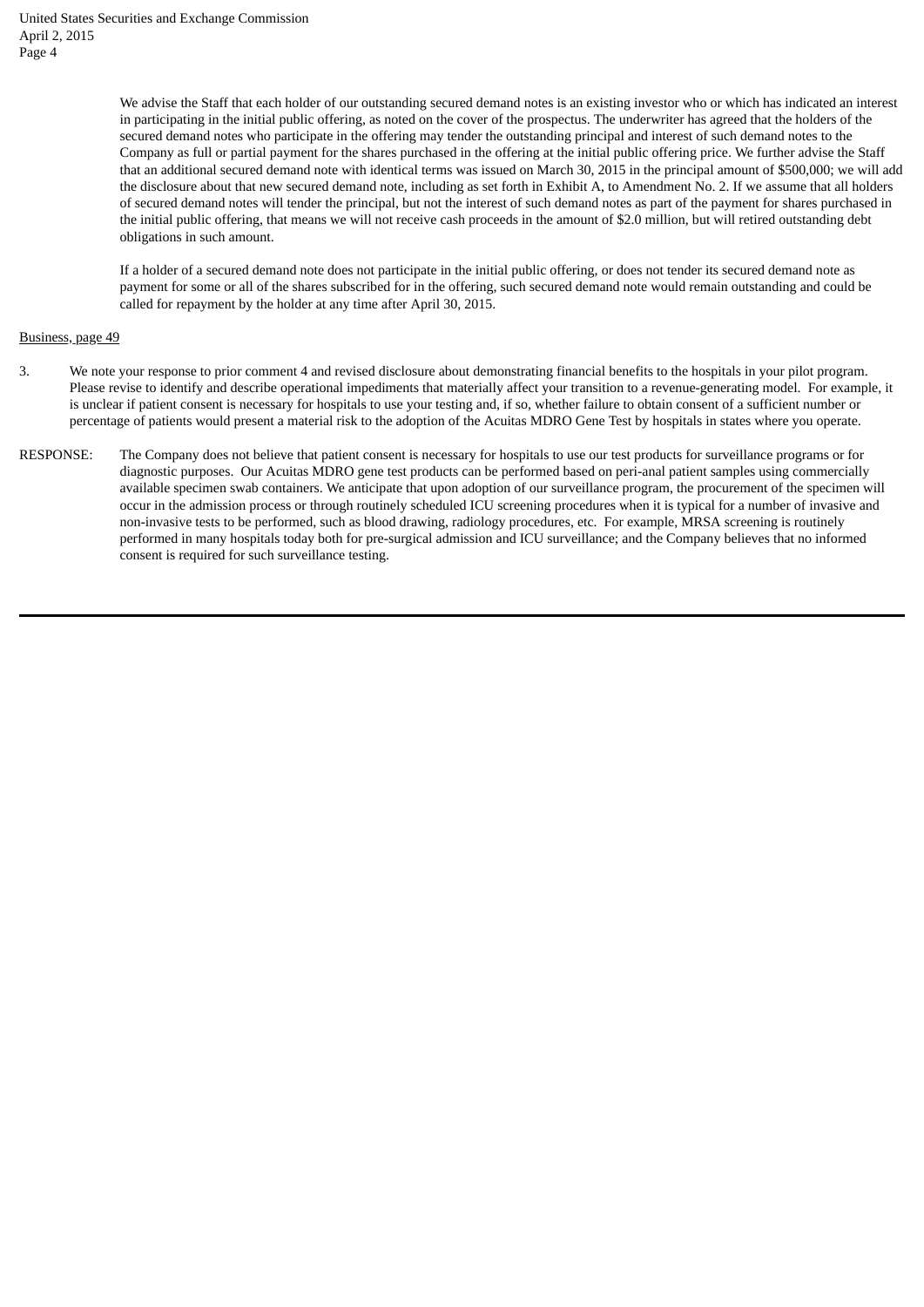In response to the Staff's comment, we will revise the paragraph that is currently the first full paragraph on page 58 of the Form S-1/A1 to add the following paragraph to the description of our "Commercialization Strategy and Plans."

"The potential impediments we foresee to more rapid adoption of the use of our products and services are related to the changes that may need to occur to a hospital's standard operating procedures, and the reluctance of hospital administration to spend funds that will not be immediately and directly reimbursed by third party payors. We believe we have compelling evidence to support the proposition that adoption of a surveillance program, using our products, for at-risk patients, such as those admitted to intensive care units, trauma patients, transplant or other patients with compromised immune systems, or those patients admitted from long-term care facilities, will lead to (1) more rapid identification of patients who are colonized with MDROs but not yet actively infected, (2) rapid and accurate identification of the MDRO gene present, and diagnosis of the underlying infection, (3) better utilization of isolation and other infection control resources within the hospital, (4) identification of potential outbreaks; (5) reduction in patient infections; and (6) restoration of reimbursement from government payors and reduced risk of incurring future penalties associated with high infection rates. We anticipate that we will need to present the benefits of this program to multiple executives within the hospital setting, from infection control physicians, laboratory personnel, finance department executives and other healthcare providers. We also anticipate that there will be some normal resistance to adding another task to the patient admission process, although collection of the specimen needed to perform our Acuitas MDRO test products is not technically difficult or time consuming."

# Description of Capital Stock, page 93

# Current Certificate of Incorporation, page 93

- 4. We note you disclose here that an aggregate of 6,999,864 shares of common stock will be outstanding assuming the conversion of Series A Preferred Stock, the 2014 convertible notes and 2015 convertible notes. Please tell us if this includes all of the 1,875,000 common shares reserved for issuance underlying the 2015 notes as disclosed elsewhere in the filing. If it does not include all of these reserved shares please tell us why.
- RESPONSE: The aggregate of 6,999,864 shares of common stock assumes the conversion of the 2015 convertible notes into common stock after the closing of the offering, in addition to the conversion of the Series A Preferred Stock and the 2014 convertible notes at the offering. Because the Company assumes that the holders of the 2015 convertible notes will convert such notes prior to the closing of the offering, thereby converting the notes into shares of Series A Preferred Stock, we will revise the disclosure throughout Amendment No. 2 to reflect that an aggregate of 7,374,864 shares of common stock will be added to the outstanding common stock if the Series A Preferred Stock, 2014 convertible notes and 2015 convertible notes are all converted prior to the closing of the offering.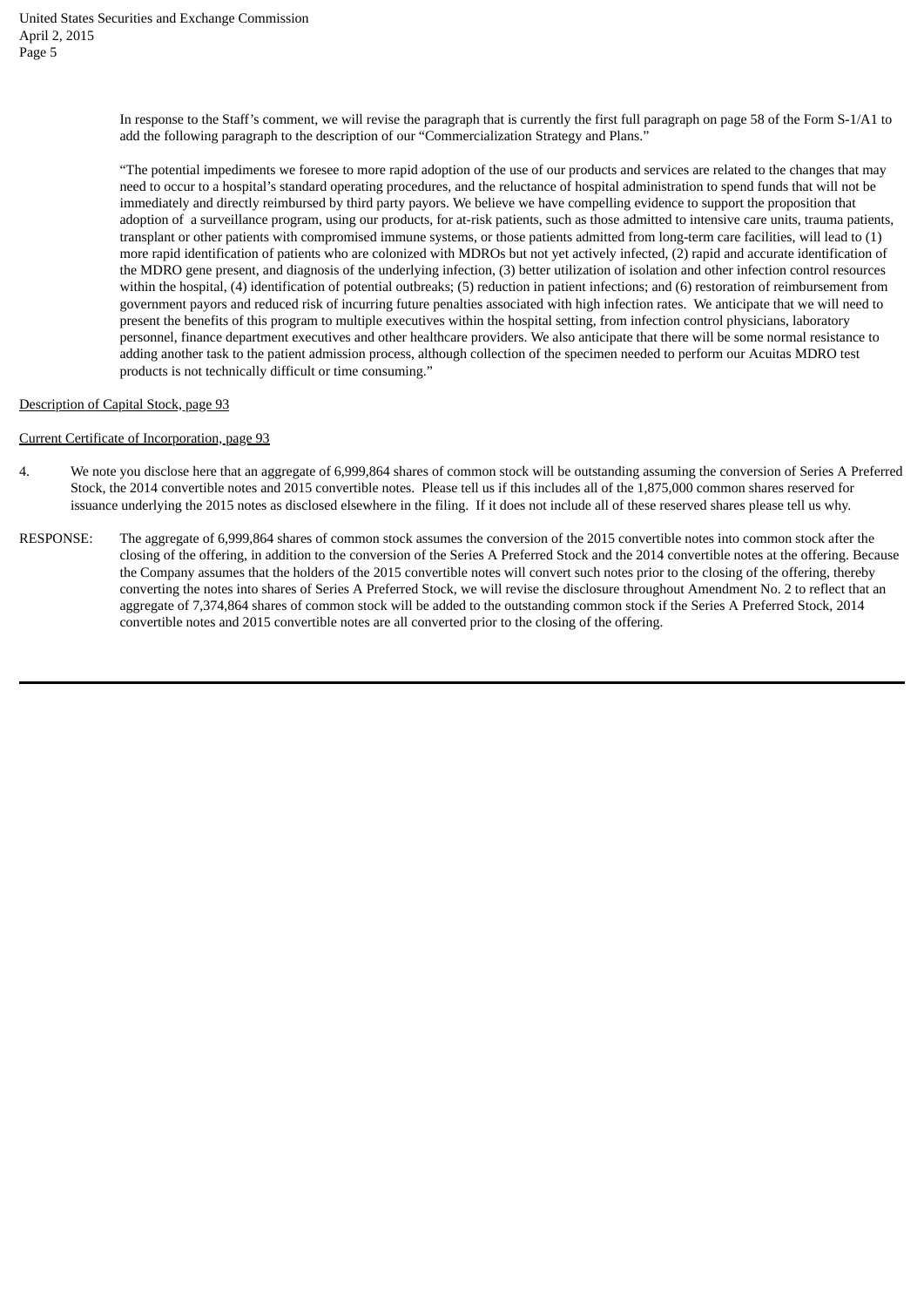#### Notes to Financial Statements, page F-7

# Note 6 – Redeemable Convertible Preferred Stock, page F-16

- 5. We note in your response to comment 6 that the initial effective conversion price was significantly in excess of the fair value of the Company's common stock as determined by an independent valuation as of both April 1, 2014 (Series A Preferred Stock) and December 1, 2014 (2014 Convertible Notes). Please tell us the fair value of the Company's common stock on each date. Also tell us the fair value of the Company's common stock upon issuance of the 2015 Convertible Notes and tell us whether this was determined by the Company or an independent valuation.
- RESPONSE: The Company issued shares of Series A Preferred Stock in February 2014 and April 2014 for an initial purchase price of \$1.00 per share of the Series A Preferred Stock. The initial stated conversion ratio allowed the holders to convert one share of Series A Preferred Stock into one share of common stock (i.e., on a one-for-one basis), resulting in an initial conversion price of \$1.00 per share of common stock. The Company believes that this \$1.00 initial conversion price (which, as previously discussed, is also the initial effective conversion price) exceeds the fair value of the underlying common stock on the issuance dates for several reasons, including:
	- The Series A Preferred Stock contains unique rights and preferences not inherent in the Company's common stock, including among other things (i) 8% dividend rights, (ii) liquidation rights and preferences at two-times the original issuance price of \$1.00 per share, (iii) the right to vote with the holders of common stock, on an as-converted basis, on all matters presented to the common stock holders, plus a separate class vote for matters affecting the Series A Preferred Stock; (iv) conversion rights, (v) redemption rights, and (vi) board representation rights. The Company believes that the presence of these unique rights and preferences are reflected in the original \$1.00 per share issuance price of the Series A Preferred Stock and therefore indicate that the fair value of the common stock is lower than \$1.00 per share paid for the Series A Preferred Stock.
	- The Company obtained an independent valuation of its common stock as of April 1, 2014, and that value was determined to be \$0.05 per share.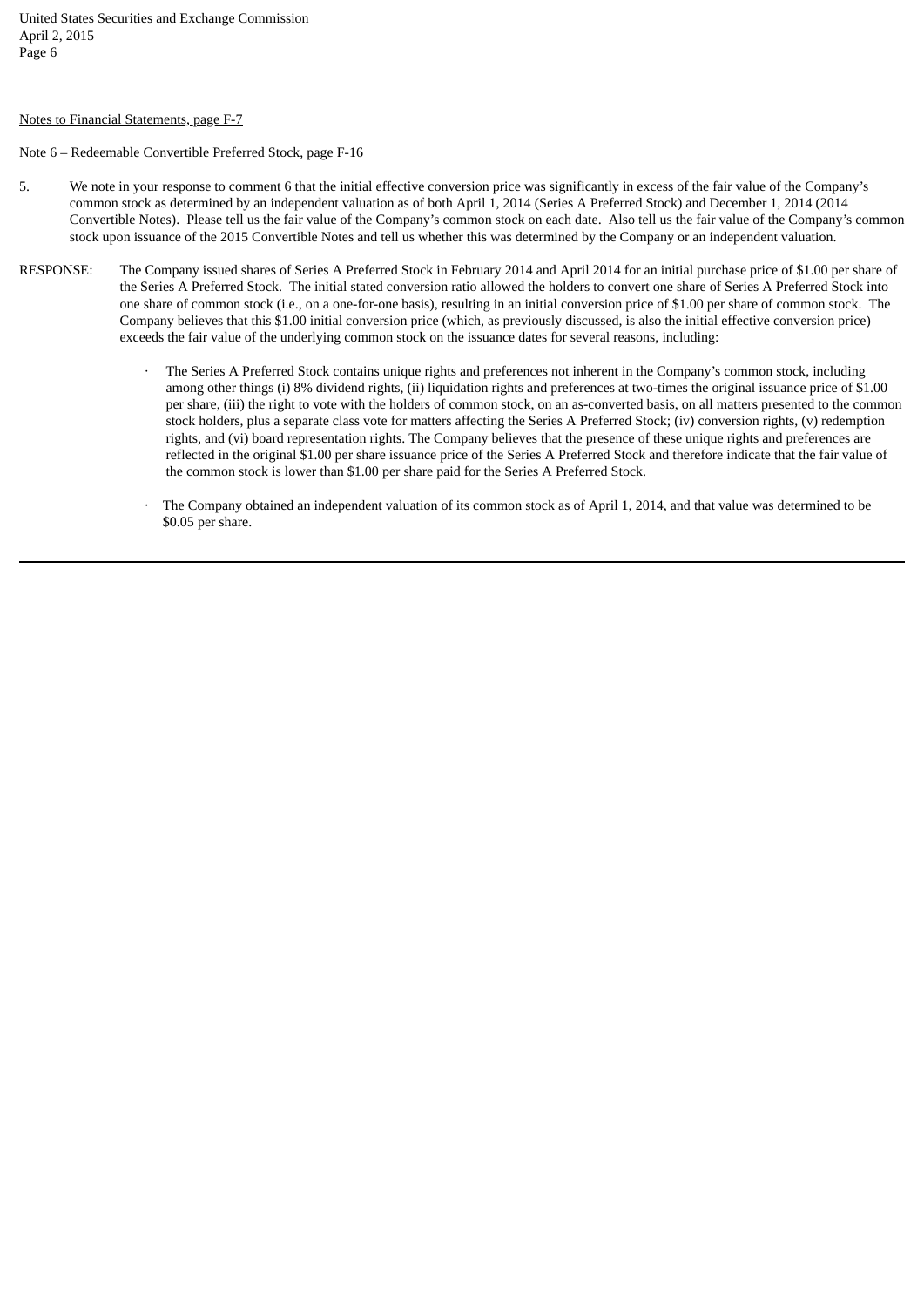The Company obtained an independent valuation of its common stock as of December 1, 2014, and that value was determined to be \$0.61 per share.

As described further in response to comment 6 below, the Company has not yet determined the fair value of its common stock as of the dates of the issuance of the 2015 convertible notes.

- 6. We note your response to comment 6, and it appears to us that a contingent beneficial conversion feature will be recognized when the triggering event forcing conversion of the 2014 convertible notes occurs. We further note that the Company believes a beneficial conversion feature likely exists with respect to the 2015 convertible notes. Please revise your Form S-1 to provide clear disclosure regarding these beneficial conversion features. To the extent that the closing of the offering will result in the recognition of the contingent beneficial conversion feature on the 2014 convertible notes, please tell us how you considered providing pro forma information for the effects.
- RESPONSE: As the Company previously stated in its response to the Staff's comment 6 in the March 3, 2015 comment letter, the Company believes that a contingent beneficial conversion feature will be measured and recognized if a triggering event forcing conversion of the 2014 convertible notes into shares of a "Qualified Financing" (as defined in the 2014 convertible notes) were to occur. However, as also previously stated, the 2014 convertible notes can be converted, at the option of the holders of at least 70% of the 2014 convertible notes, into shares of Series A Preferred Stock, and if that conversion event occurs no contingent beneficial conversion feature will be generated or recognized. On March 26, 2015, the Company obtained the consent of the requisite holders of the 2014 convertible notes to convert all of the outstanding 2014 convertible notes into shares of Series A Preferred Stock immediately prior to the initial public offering. As such, the Company believes that it properly presented the pro forma financial information excluding the impact of any contingent beneficial conversion feature because a charge for a contingent beneficial conversion feature will not be generated or recognized.

The Company will revise Amendment No. 2 to include the following sentence as the second to last sentence of the first full paragraph after the table in Note 7 of the Notes to the Financial Statements on page F-19 of the Form S-1/A1:

"If the 2014 convertible notes convert into shares of a defined Qualified Financing, then in the period in which that financing occurs, the Company will recognize, as a charge to current period earnings, a contingent beneficial conversion feature generated by such financing, as measured by the intrinsic value of the revised conversion option based on the terms of the financing."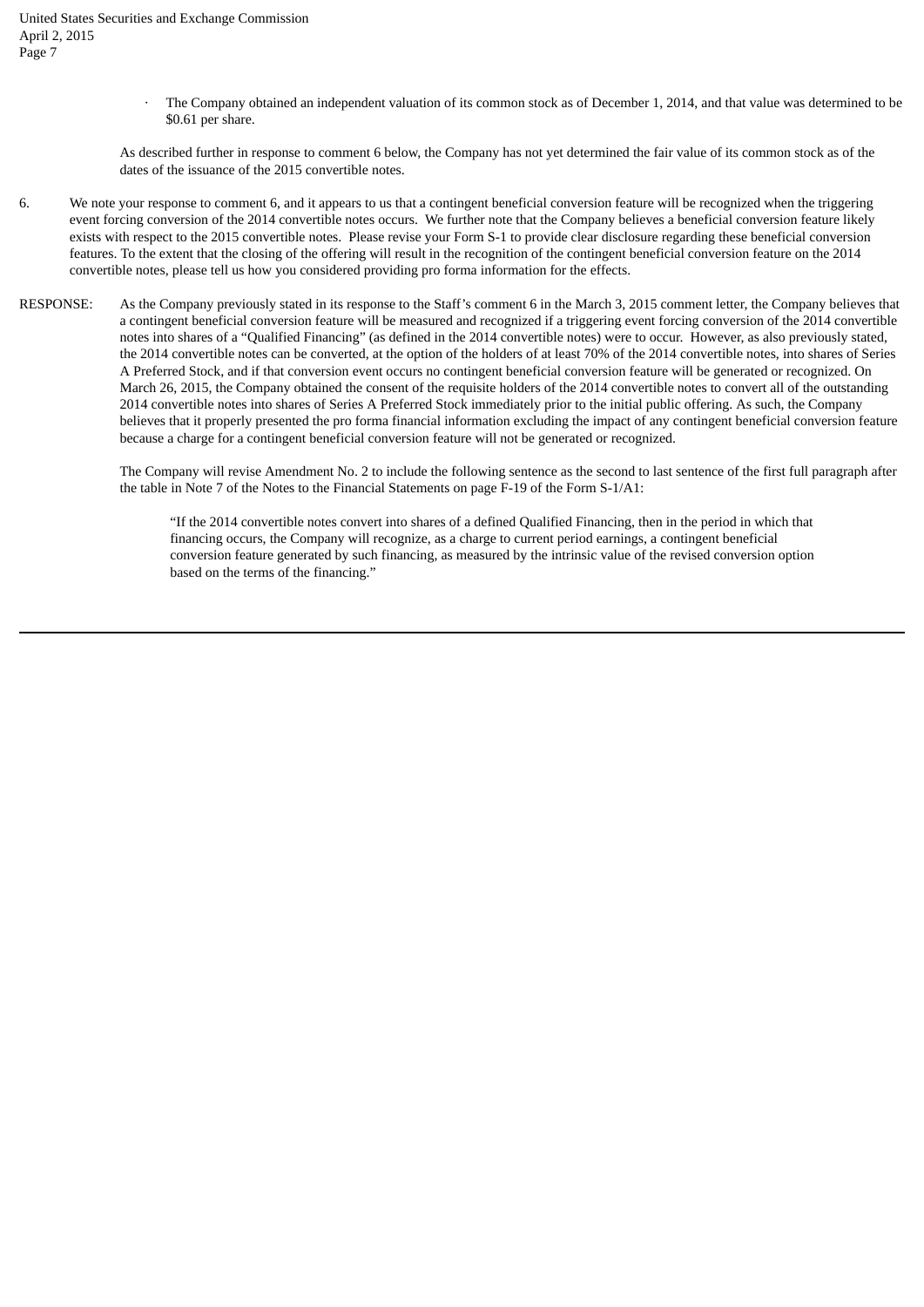Also as stated in the Company's earlier response to comment 6, the Company is still assessing the appropriate accounting treatment for the 2015 convertible notes, including whether a beneficial conversion feature exists with respect to the 2015 convertible notes. However, as of the date of this letter, the Company believes that the "effective conversion price" of the 2015 convertible notes (calculated after giving effect to the discount created by any fair value allocated to the detachable warrants and any other embedded features that may require bifurcation and separate accounting, including beneficial conversion feature) is likely to be less than the fair value of the underlying securities at the time of issuance of each tranche of the 2015 convertible notes and, as a result, the Company initially believes that a beneficial conversion feature likely exists with respect to the 2015 convertible notes.

The Company will revise, in Amendment No. 2, the disclosure in its subsequent events footnote (Note 15) on page F-27 of the Form S-1/A1 to more clearly describe the financial information impacted by the 2015 convertible notes. See the Company's response to the Staff's comment 12 below.

Note 8 – Shares and Share-Based Compensation, page F-20

Stock Options, page F-20

- 7. We note in your response to comment 7 that the award recipients were not made aware of the key terms of the pending award on the October 23, 2014 board grant date. Please advise us of the following as related to the October 23, 2014 stock option grants:
	- Please tell us when the recipients were made aware of the key terms and conditions of the awards and whether this was within a relatively short time period from October 23, 2014. Refer to ASC 718-10-25-5(b).
	- To the extent that certain key terms and conditions of the awards were communicated on different dates, please tell us each communication date and the key terms and conditions communicated on each date.
	- Describe the company's customary practices for communicating award terms to a recipient and tell us if the communications related to the October 23, 2014 awards differed in any way from the company's customary communication practices.
- RESPONSE: We advise the Staff that the recipients were made aware of the terms and conditions of the awards in February 2015, following the board approval of the valuation report in February 2015. The Company's customary practice of communicating stock option awards, all of which are approved by the board, is inform each recipient of his or her award by providing an award agreement containing the terms and conditions of such award. The communications regarding the stock option awards discussed in this comment were made in February 2015 once the board had received and approved the valuation report. The process used was substantially similar to the Company's past practices.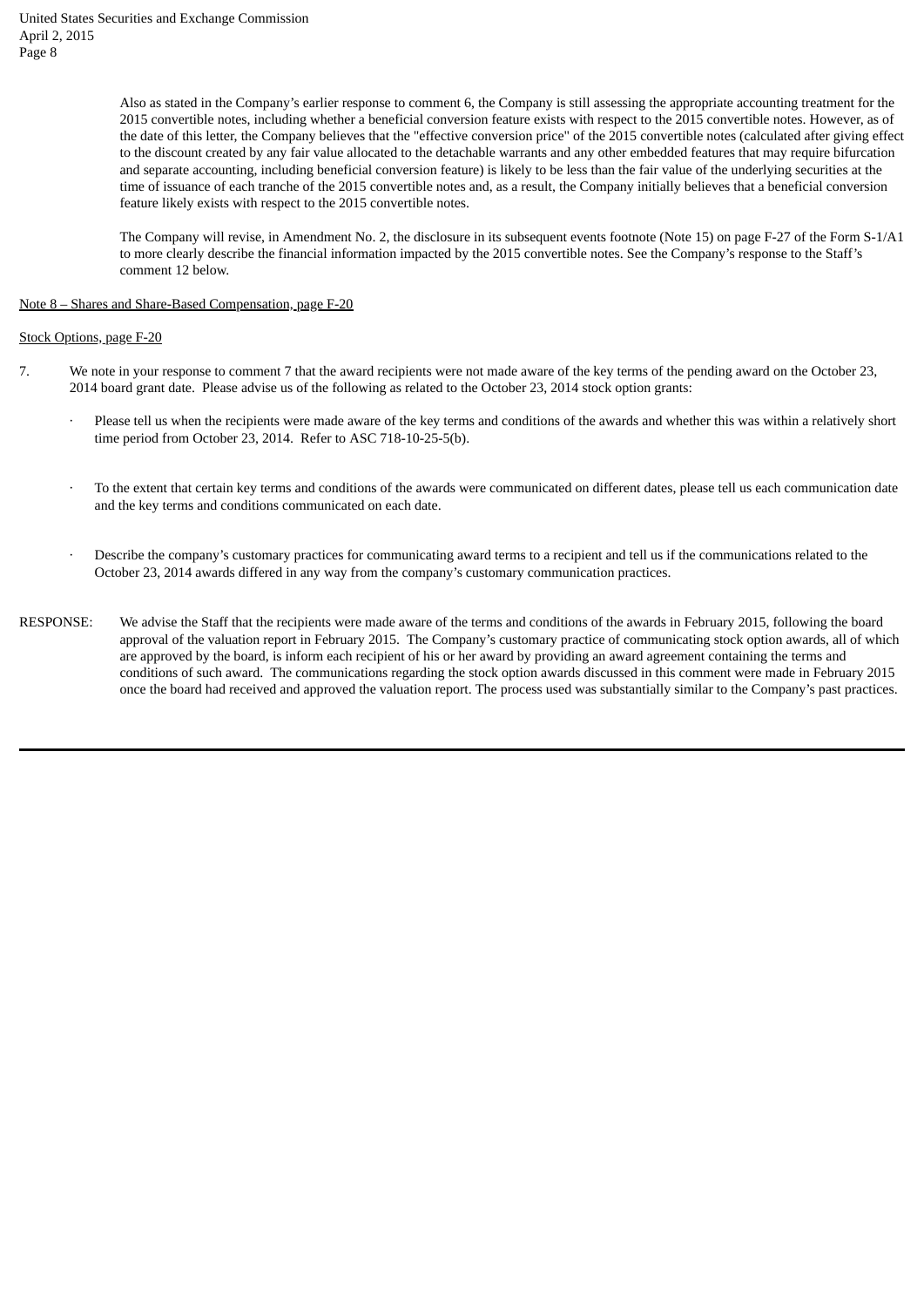United States Securities and Exchange Commission April 2, 2015 Page 9

- 8. We note your references to "board grant date" and "accounting grant date" in your response to comment 7. We further note your statement that since the stock price was not known until February 5, 2015 when the valuation was finalized and approved, February 5, 2015 was determined to be the "accounting grant date." Please advise us of the following as related to the establishment of the grant date for the October 23, 2014 stock option grants:
	- · Further explain to us your use of "board grant date" and "accounting grant date" and tell us how either of these relate to the ASC 718-10-20 definition of "grant date" for purposes of accounting for stock based compensation.
	- · Further explain to us why you believe that the finalization of the strike price is a requirement to establish a grant date, as defined in ASC 718- 10-20.
	- · Confirm our understanding that the Company became contingently obligated to issue the equity instruments when granted by the Board on October 23, 2014, or tell us the date that the Company became contingently obligated.
	- · Confirm our understanding that on October 23, 2014 the employees began to benefit from, or be adversely affected by, subsequent changes in the price of the Company's equity shares or tell us the date that the employees began to be effected by changes in share price.
- RESPONSE: With respect to the "board grant date," we advise the Staff that such reference refers to the actions taken by the Company's Board of Directors (the "Board") at its regularly scheduled Board meeting held on October 23, 2014. At such meeting, the Board established the following terms of the stock option awards: (1) the identification of the eligible participants receiving awards; (2) the number of shares underlying stock options awarded to the participants selected; (3) the vesting schedule for each stock option; (4) the ten-year term of each of the stock options; and (5) the applicability of the terms of the Company's equity incentive plan to such stock options. The Board meeting minutes reflect that the 409A valuation study commissioned in September 2014 had not yet been received, so the determination of the exercise price for the stock options would be approved by the Board when such valuation report was obtained. For reasons beyond the control of the Company, and despite repeated attempts to procure the valuation report, the report was not received by the Company until January 28, 2015. Therefore, the exercise price for the stock options was not determined and approved by the Board until February 5, 2015. The Company did not use the term "board grant date" in relation to the ASC 718-10-20 definition of "grant date" for purposes of accounting for stock based compensation.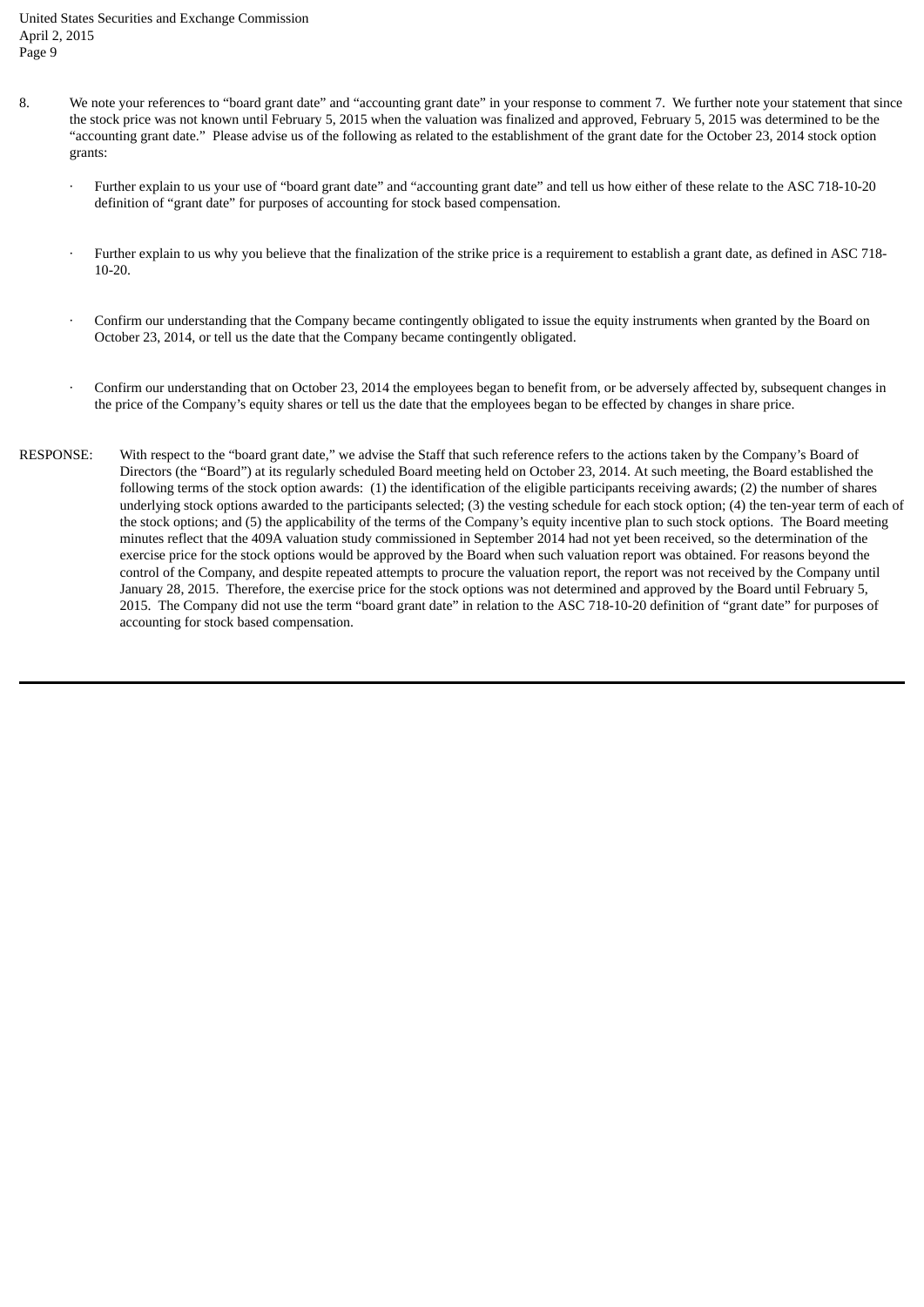The Company's use of the term "accounting grant date" in the previous response to the Staff's comment 7 of March 3, 2015, does relate to the ASC 718-10-20 definition of "grant date" for purposes of accounting for stock-based compensation. For the remainder of this response, the accounting grant date as determined pursuant to the guidance contained in ASC 718-10-20 is referred to as the "grant date." ASC 718- 10-20 defines grant date as:

"The date at which an employer and an employee reach a mutual understanding of the key terms and conditions of a share-based payment award. The employer becomes contingently obligated on the grant date to issue equity instruments or transfer assets to an employee who renders the requisite service. Awards made under an arrangement that is subject to shareholder approval are not deemed to be granted until that approval is obtained unless approval is essentially a formality (or perfunctory), for example, if management and the members of the board of directors control enough votes to approve the arrangement. Similarly, individual awards that are subject to approval by the board of directors, management, or both are not deemed to be granted until all such approvals are obtained. The grant date for an award of equity instruments is the date that an employee begins to benefit from, or be adversely affected by, subsequent changes in the price of the employer's equity shares. Paragraph 718-10-25-5 provides guidance on determining the grant date. See Service Inception Date."

The Company has determined that a grant date pursuant to the guidance contained in ASC 718-10-20 did not occur until February 5, 2015 because "individual awards that are subject to approval by the board of directors, management, or both, are not deemed granted until all such approvals are obtained." The finalization and approval of the independent valuation was a condition for Board approval, and without such Board approval ASC 718-10-20 states clearly that there cannot be a grant date. The Board approved such valuation report on February 5, 2015 and, as such, the Company became contingently obligated to issue the equity instruments on February 5, 2015.

The Company has determined that the recipients began to benefit from, or be adversely affected by, subsequent changes in the price of the Company's equity shares on the grant date of February 5, 2015 pursuant to the guidance contained in ASC 718-10-20. Until such time, the employees did not have an understanding of the terms and conditions of the awards. ASC 718-10-55-82 clearly provides that recipients cannot begin to benefit from, or be adversely affected by, subsequent changes in the price of the employer's equity shares until they have an understanding of the terms and can assess their financial exposure. ASC 718-10-55-82 states (emphasis added):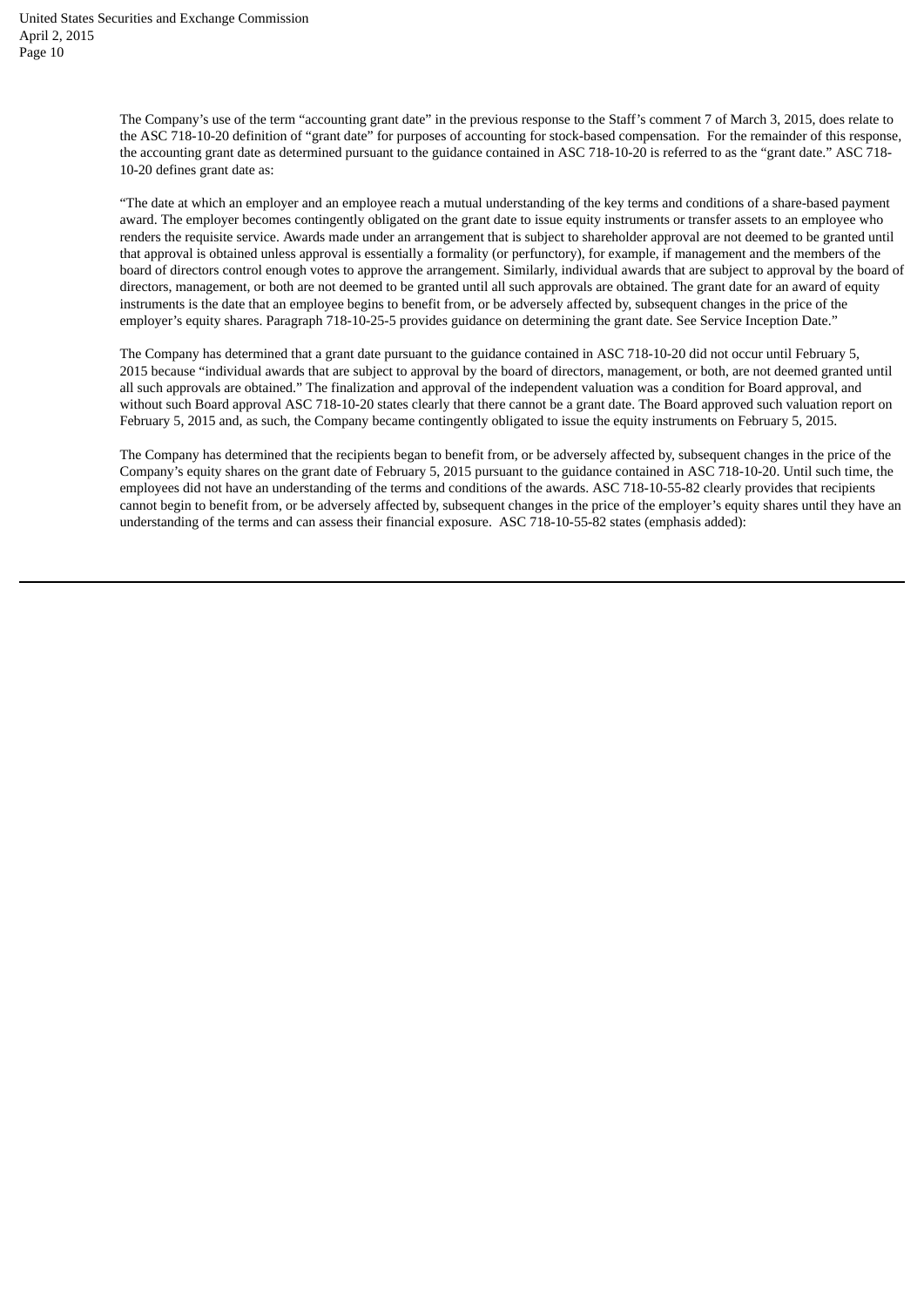"A mutual understanding of the key terms and conditions means that there is sufficient basis for both the employer and the employee to understand the nature of the relationship established by the award, including both the compensatory relationship and the equity relationship subsequent to the date of grant. The grant date for an award will be the date that an employee begins to benefit from, or be adversely affected by, subsequent changes in the price of the employer's equity shares. In order to assess that financial exposure, the employer and employee must agree to the terms; that is, there must be a mutual understanding. Awards made under an arrangement that is subject to shareholder approval are not deemed to be granted until that approval is obtained unless approval is essentially a formality (or perfunctory). Additionally, to have a grant date for an award to an employee, the recipient of that award must meet the definition of an employee."

Because the terms and conditions of the awards were not communicated before February 2015, the recipients could not assess their financial exposure and therefore could not begin to benefit from, or be adversely affected by, subsequent changes in the price of the employer's equity shares, until such time.

- 9. We note in your response to comment 7 that the service inception date for the October 23, 2014 grant did not precede its accounting grant date because all the criteria in ASC 718‑10‑55-108 were not met. Please provide us with your detailed analysis used to arrive at this conclusion.
- RESPONSE: The Company determined that it should not recognize compensation expense for the October 23, 2014 awards prior to the grant date pursuant to the guidance contained in ASC 718-10-20. ASC 718 defines "service inception date" as:

"The date at which the requisite service period begins. The service inception date usually is the grant date, but the service inception date may differ from the grant date."

Paragraph 718-10-35-6 further states:

"35-6 The service inception date is the beginning of the requisite service period. If the service inception date precedes the grant date (see paragraph 718-10-55-108), accrual of compensation cost for periods before the grant date shall be based on the fair value of the award at the reporting date. In the period in which the grant date occurs, cumulative compensation cost shall be adjusted to reflect the cumulative effect of measuring compensation cost based on fair value at the grant date rather than the fair value previously used at the service inception date (or any subsequent reporting date). Example 6 (see paragraph 718-10-55-107) illustrates the concept of service inception date and how it is to be applied."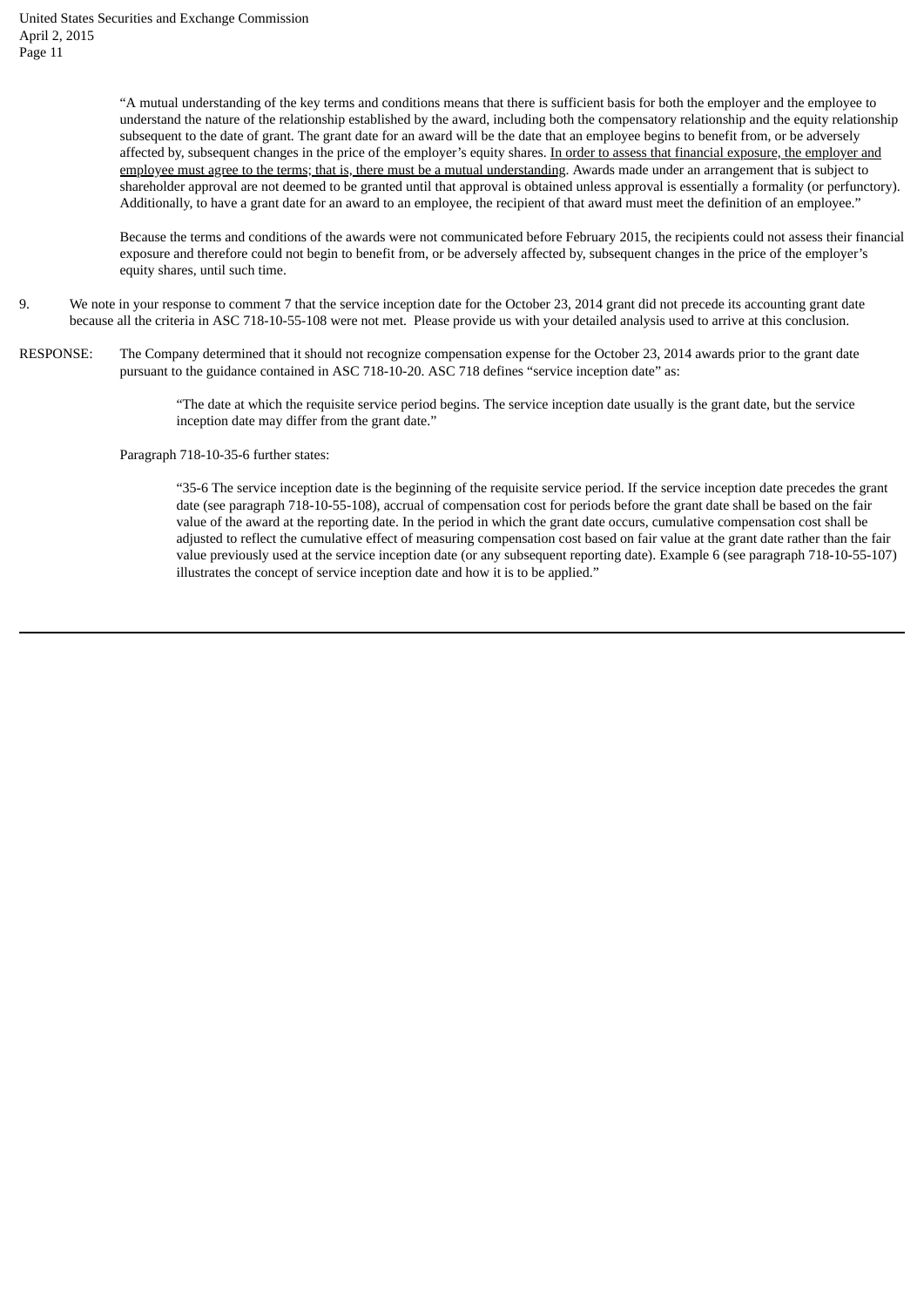Example 6 in ASC 718-10-55-107 and 55-108 goes on to provide further guidance on making this determination as follows (emphasis added):

"Example 6: Service Inception Date and Grant Date

55-107 The following Example illustrates the guidance in paragraph 718-10-35-6.

55-108 This Topic distinguishes between service inception date and grant date. The service inception date is the date at which the requisite service period begins. The service inception date usually is the grant date, but the service inception date precedes the grant date if all of the following criteria are met:

a. An award is authorized. (Compensation cost would not be recognized before receiving all necessary approvals unless approval is essentially a formality [or perfunctory].)

- b. Service begins before a mutual understanding of the key terms and conditions of a share-based payment award is reached.
- c. Either of the following conditions applies:

1. The award's terms do not include a substantive future requisite service condition that exists at the grant date (see paragraph 718-10-55-113 for an example illustrating that condition).

2. The award contains a market or performance condition that if not satisfied during the service period preceding the grant date and following the inception of the arrangement results in forfeiture of the award (see paragraph 718-10-55-114 for an example illustrating that condition)."

ASC 718 provides several examples of the application of the determination of "service inception date" as follows:

"55-111 If necessary board approval of the award described in the preceding paragraph was obtained on August 5, 20X5, two months after substantive employment begins (June 2, 20X5), both the service inception date and the grant date would be August 5, 20X5, as that is the date when all necessary authorizations were obtained. If the market price of Entity T's stock was \$38 per share on August 5, 20X5, the grant-date fair value of the share award would be \$380,000 (10,000 × \$38). Additionally, Entity T would not recognize compensation cost for the shares for the period between June 2, 20X5, and August 4, 20X5, neither during that period nor cumulatively on August 5, 20X5, when both the service inception date and the grant date occur. This is consistent with the definition of requisite service period, which states that if an award requires future service for vesting, the entity cannot define a prior period as the requisite service period. Future service in this context represents the service to be rendered beginning as of the service inception date."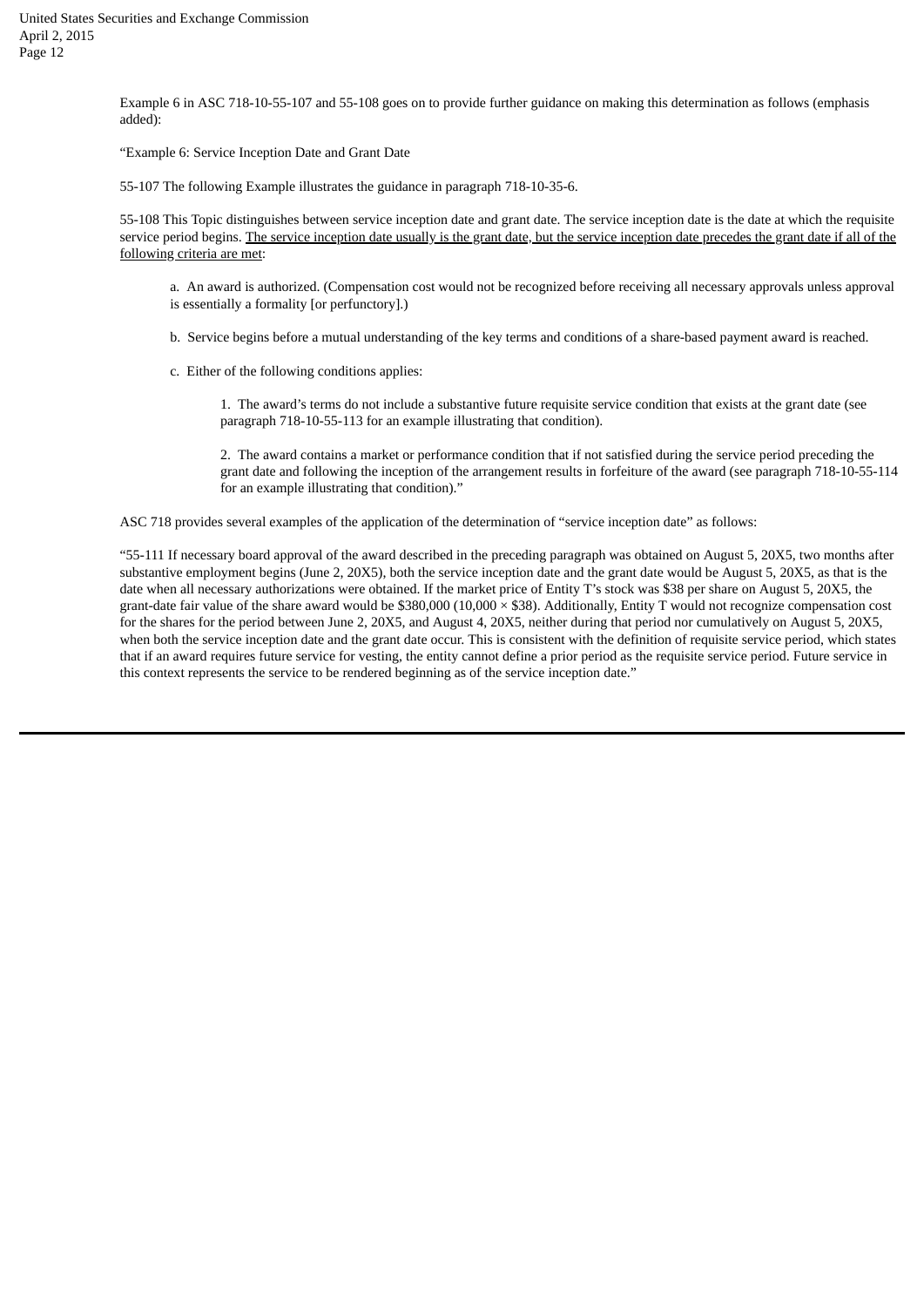The Company determined that the "service inception date" for the October 23, 2014 actions did not precede its grant date pursuant to the guidance contained in ASC 718-10-20 because all the criteria in ASC 718-10-35-55-108 (namely, criteria (a) and criteria (c)) were not met. As a result, the Company will begin recognizing stock-based compensation expense on February 5, 2015, or the grant date pursuant to the guidance contained in ASC 718-10-20, using the estimated fair value of the awards as of that date.

- 10. Given the Company's relevant facts and circumstances, please tell us how you considered ASC 718-10-55-83 in your determination of the grant date under ASC 718. In this regard, it appears that the award recipients may have had a sufficient basis to understand both the compensatory and equity relationship established by the award during the period from October 23, 2014 to February 5, 2015 when the exercise price was being finalized.
- RESPONSE: As discussed in the Company's response to the Staff's comment 8 above, the Company has determined that a grant date pursuant to the guidance contained in ASC 718-10-20 did not occur until February 5, 2015, when all necessary Board approvals were obtained with the approval of the valuation report. The finalization and Board approval of the independent valuation was a condition for completion of the awards, and without such Board approval ASC 718-10-20 states clearly that there cannot be a grant date.

Additionally, as noted above, the Company has determined that the recipients began to benefit from, or be adversely affected by, subsequent changes in the price of the Company's equity shares on the grant date pursuant to the guidance contained in ASC 718-10-20, which was February 5, 2015. Until such time, the employees did not have an understanding of the terms and conditions of the awards. ASC 718-10-55- 82 clearly provides that recipients cannot begin to benefit from, or be adversely affected by, subsequent changes in the price of the employer's equity shares until they have an understanding of the terms and can assess their financial exposure.

ASC 718-10-55-83 provides guidance to assist in the determination of a grant date, specifically as to when a recipient begins to benefit from, or be adversely affected by, subsequent changes in the price of the Company's equity shares. ASC 718-10-55-83 states:

"The determination of the grant date shall be based on the relevant facts and circumstances. For instance, a look-back share option may be granted with an exercise price equal to the lower of the current share price or the share price one year hence. The ultimate exercise price is not known at the date of grant, but it cannot be greater than the current share price. In this case, the relationship between the exercise price and the current share price provides a sufficient basis to understand both the compensatory and equity relationship established by the award; the recipient begins to benefit from subsequent changes in the price of the employer's equity shares. However, if the award's terms call for the exercise price to be set equal to the share price one year hence, the recipient does not begin to benefit from, or be adversely affected by, changes in the price of the employer's equity shares until then. Therefore, grant date would not occur until one year hence. Awards of share options whose exercise price is determined solely by reference to a future share price generally would not provide a sufficient basis to understand the nature of the compensatory and equity relationships established by the award until the exercise price is known."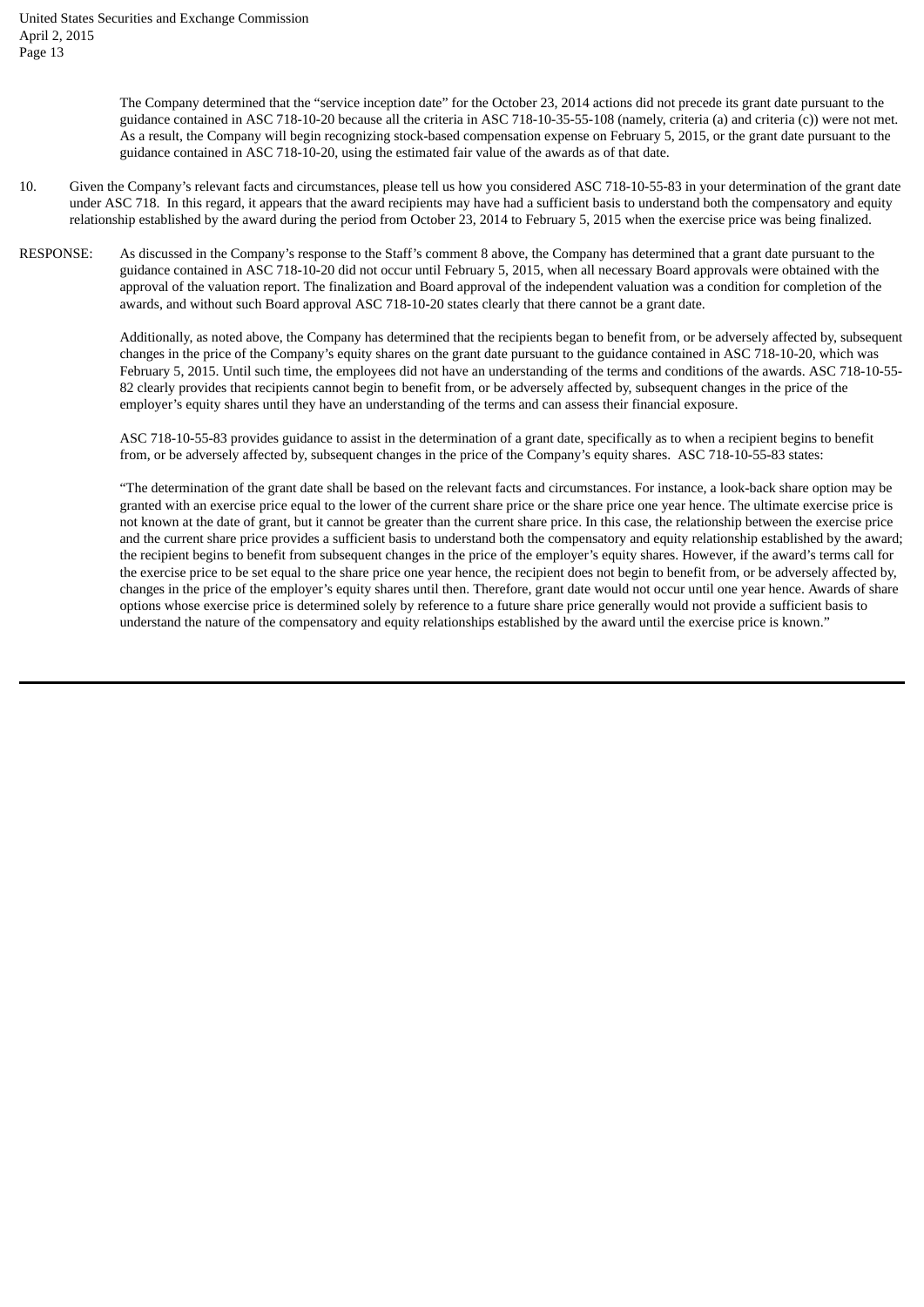The Company has determined, after assessing all the relevant facts and circumstances as contemplated by ASC 718-10-55-83, because the Board did not complete its authorization and approvals of the awards until February 5, 2015, and given that the recipient were unable to assess their financial exposure because the terms and conditions of the awards were not communicated to them until February 2015, that the grant date pursuant to the guidance contained in ASC 718-10-20 was February 5, 2015.

- 11. We note in your response to comment 7 that there was no accounting grant date on October 23, 2014 because the strike price was not known and the recipients were not made aware of the key terms of the pending award (i.e. the employer and employees did not have a mutual understanding of the key terms and conditions of the arrangement). Given your current status as a nonpublic company, please tell us how you considered the ASC 718-10- 25-5(b) exception to the application of "mutual understanding" in your determination of whether a grant date occurred on October 23, 2014. In this regard, it would appear reasonable for it to take a nonpublic entity a relatively short time period in order to obtain an independent valuation of its common stock for purposes of establishing an exercise price.
- RESPONSE: The Company considered the guidance contained in ASC 718-10-25-5(b) in determining if there was a mutual understanding of the key terms and conditions of the arrangement. ASC 718-10-25-5(b) states, in part (emphasis added):

"25-5 As a practical accommodation, in determining the grant date of an award subject to this Topic, assuming all other criteria in the grant date definition have been met, a mutual understanding of the key terms and conditions of an award to an individual employee shall be presumed to exist at the date the award is approved in accordance with the relevant corporate governance requirements (that is, by the Board or management with the relevant authority) if both of the following conditions are met:

a. The award is a unilateral grant and, therefore, the recipient does not have the ability to negotiate the key terms and conditions of the award with the employer.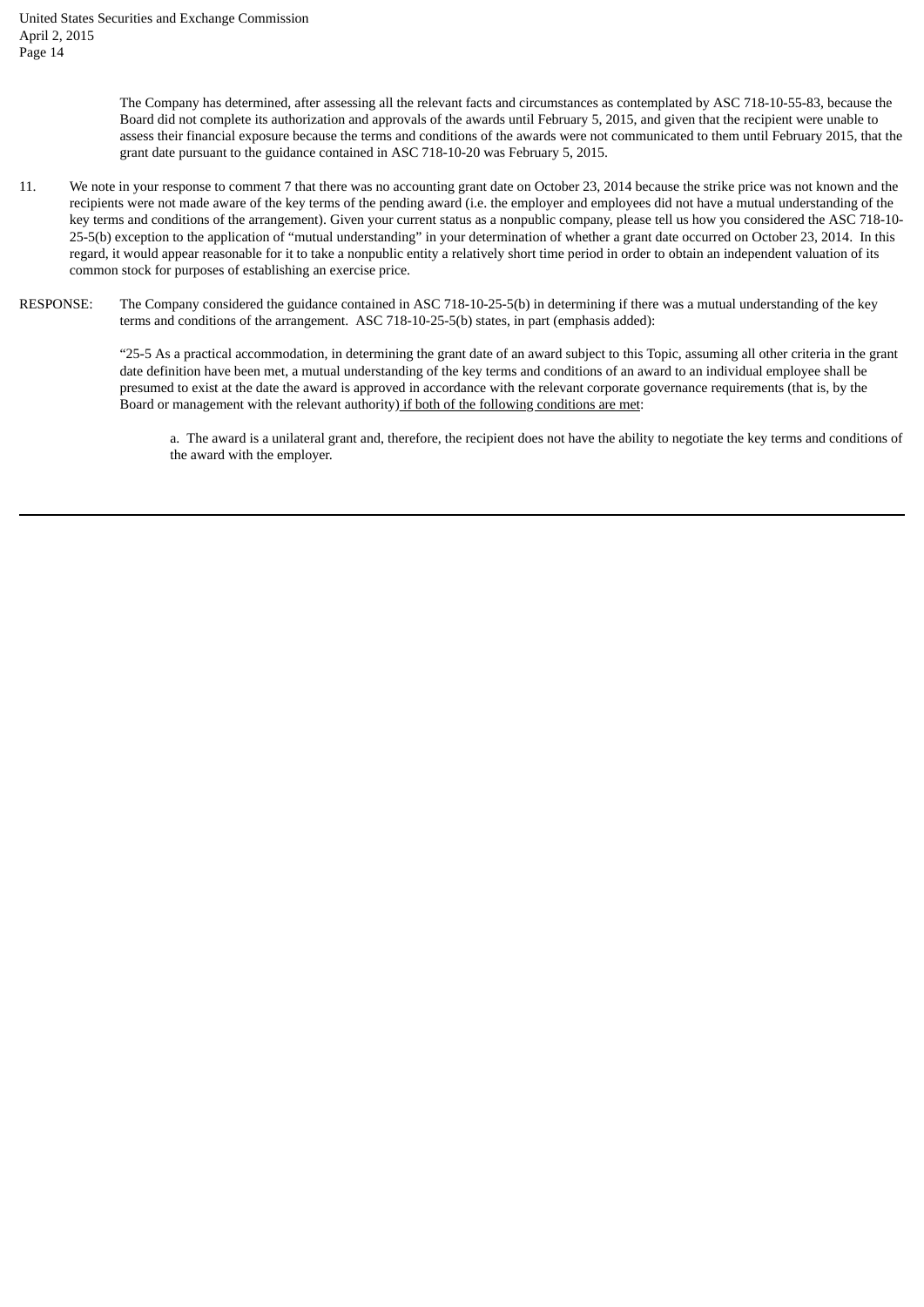b. The key terms and conditions of the award are expected to be communicated to an individual recipient within a relatively short time period from the date of approval. A relatively short time period is that period in which an entity could reasonably complete all actions necessary to communicate the awards to the recipients in accordance with the entity's customary human resource practices."

The Company's awards are not unilateral, in that the recipient is required to review the terms and conditions and affirmatively agree to them. Also, although the reason for the delay was beyond the Company's control, the Company has determined that four months - from the October 23, 2014 board action until February 2015 – does not fit within the "relatively short time period" contemplated by ASC 718-10-25- 5(b) (note that historically, the Company has communicated the terms and conditions of the grants within a few weeks of board action). Although not authoritative, the Company considered PricewaterhouseCoopers' guidance on this included (emphasis added):

"We believe that "a relatively short time period" should generally be measured in days or weeks, not months. We further believe that the reference to an entity's "customary human resource practices" does not imply that a company's historical practices, by default, would qualify as a relatively short time period. Companies should consider their individual facts and circumstances when analyzing what is "a relatively short time period," including the method of communication (e.g., in person or via e-mail) and the number and geographical location of employees receiving awards."

#### Note 15 – Subsequent Events, page F-27

- 12. Please revise to clearly describe the significant terms of the 2015 convertible notes, including the conversion feature terms and any automatic conversion upon closing of the offering. To the extent applicable, also clearly describe and quantify any beneficial conversion features resulting from the 2015 convertible notes.
- RESPONSE: The Company will revise the disclosure regarding the 2015 convertible notes in footnote 15 in Amendment No. 2, as follows:

"In February and March 2015, the Company issued to existing investors 8% secured convertible notes (the "2015 convertible notes"), in an aggregate principal amount of \$<del>1.2 million that are convertible into shares of either common stock, if the public offering contemplated by</del> this prospectus is consummated, or1.5 million. The 2015 convertible notes are pre-payable by the Company without penalty at any time following the three-month anniversary of an initial public offering; provided that before the six-month anniversary, the 2015 convertible notes can only be prepaid out of newly issued capital subsequent to the initial public offering, and are puttable by the holder to the Company in the event of a defined default. The 2015 convertible notes are each convertible, at the election of the holder, into shares of Series A Preferred Stock, if no public offering has occurred. The 2015 convertible Agreement, dated as of February 11, 2015. Following the initial closing, the Company issued an additional \$0.3 million of 2015 convertible notes, on the same terms, as a participation offering to existing investors in the Company who are party the Company's Third Amended Restated Investors' Rights Agreement, as amendedat a conversion rate of 1.25 shares of Preferred Stock for each \$1.00 converted, if the conversion occurs prior to closing of an initial public offering, or into shares of common stock, at a conversion rate of one share of common stock for each \$1.00 converted, if the conversion occurs after the closing of an initial public offering. The 2015 convertible note holders <del>were </del>also <del>issued</del>received detachable stock purchase warrants<del>, 225,011 in the aggregate,</del> exercisable for 225,011 shares of common stock at 110% of the initial public offering price and exercisable only if the offering contemplated by the prospectus in which these Notes are included is consummated. There was no firm commitment on the part of any investor to participate in the 2015 convertible notes, and then exercisable beginning on the six month anniversary of the closing of the offering. In conjunction with the 2015 convertible notes offering, the Company amended its Ninth Amended and Restated Certificate of Incorporation to increase the number of authorized shares of its common stock to 10.0 million and its preferred stock to 7.5 million.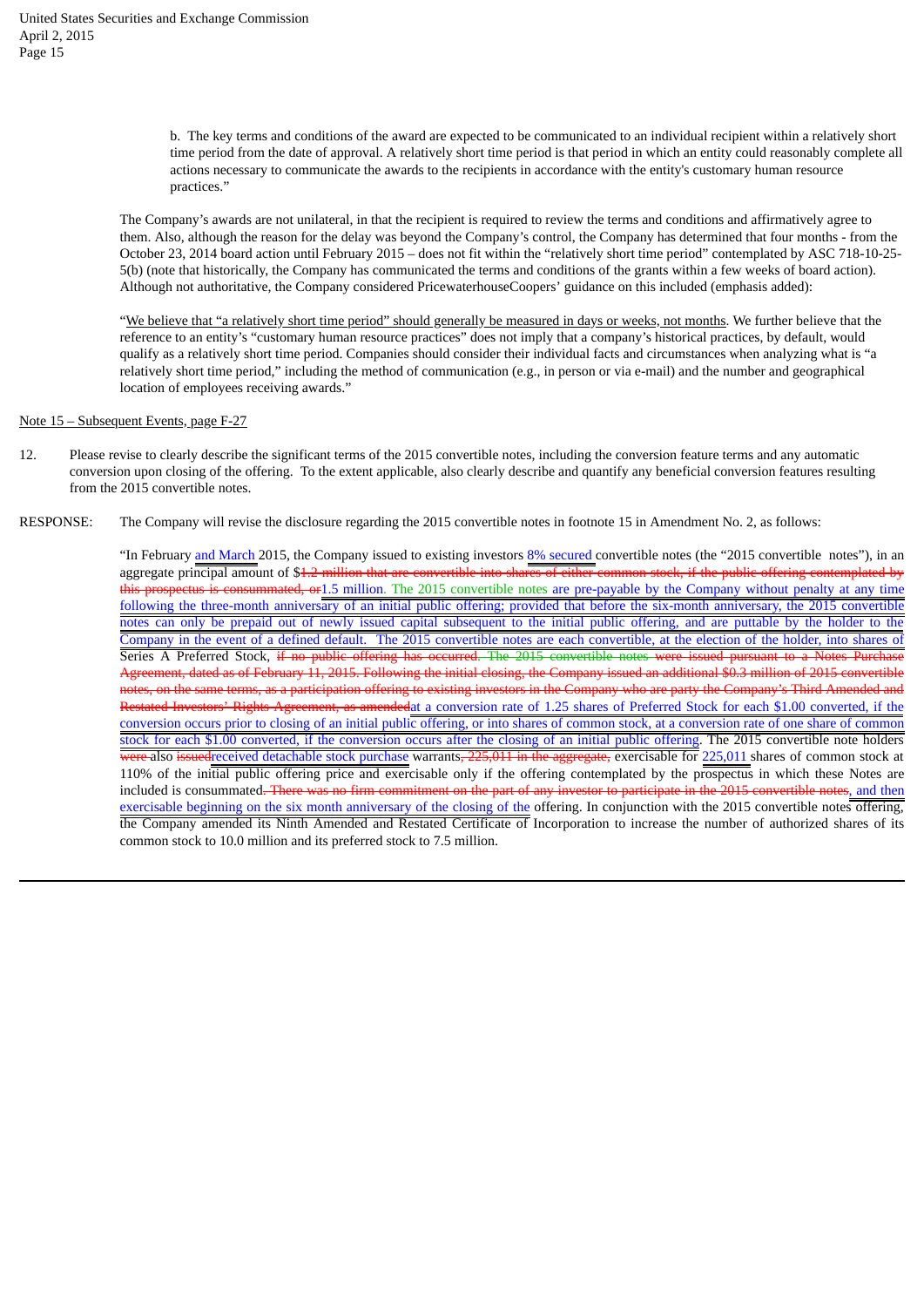The Company has not yet determined the financial statement accounting treatment for the 2015 convertible notes and detachable stock purchase warrants. However, because a portion of the gross proceeds will be allocated to the 2015 convertible notes and a portion to the warrants, it is likely that the Company will recognize and allocate value to an initial beneficial conversion feature, calculated as the intrinsic value of the embedded conversion option as of the issuance dates. Additionally, value may have to be allocated to other embedded features, including the Company's prepayment right and the holders' default put right, among other features. As a result, the Company expects the effective interest rate to be recognized over the debt term to exceed the coupon rate of 8%, and some of the embedded features may qualify for derivative liability treatment requiring periodic mark-to-market calculations that impact net income (loss). Finally, the Company may also recognize contingent beneficial conversion feature in the period when the initial public offering is consummated, as a charge to earnings measured by the intrinsic value of the revised conversion option based on the terms of the financing.

C. Eric Winzer, the CFO of the Company (240-813-1273) or Mary Mullany at Ballard Spahr LLP (215-864-8631) are available to answer questions you may have about our responses.

Very truly yours,

/s/ Mary J. Mullany

Mary J. Mullany

# MJM/seh

cc: Evan Jones C. Eric Winzer Hillary Daniels John Archfield James Lopez Brian McAllister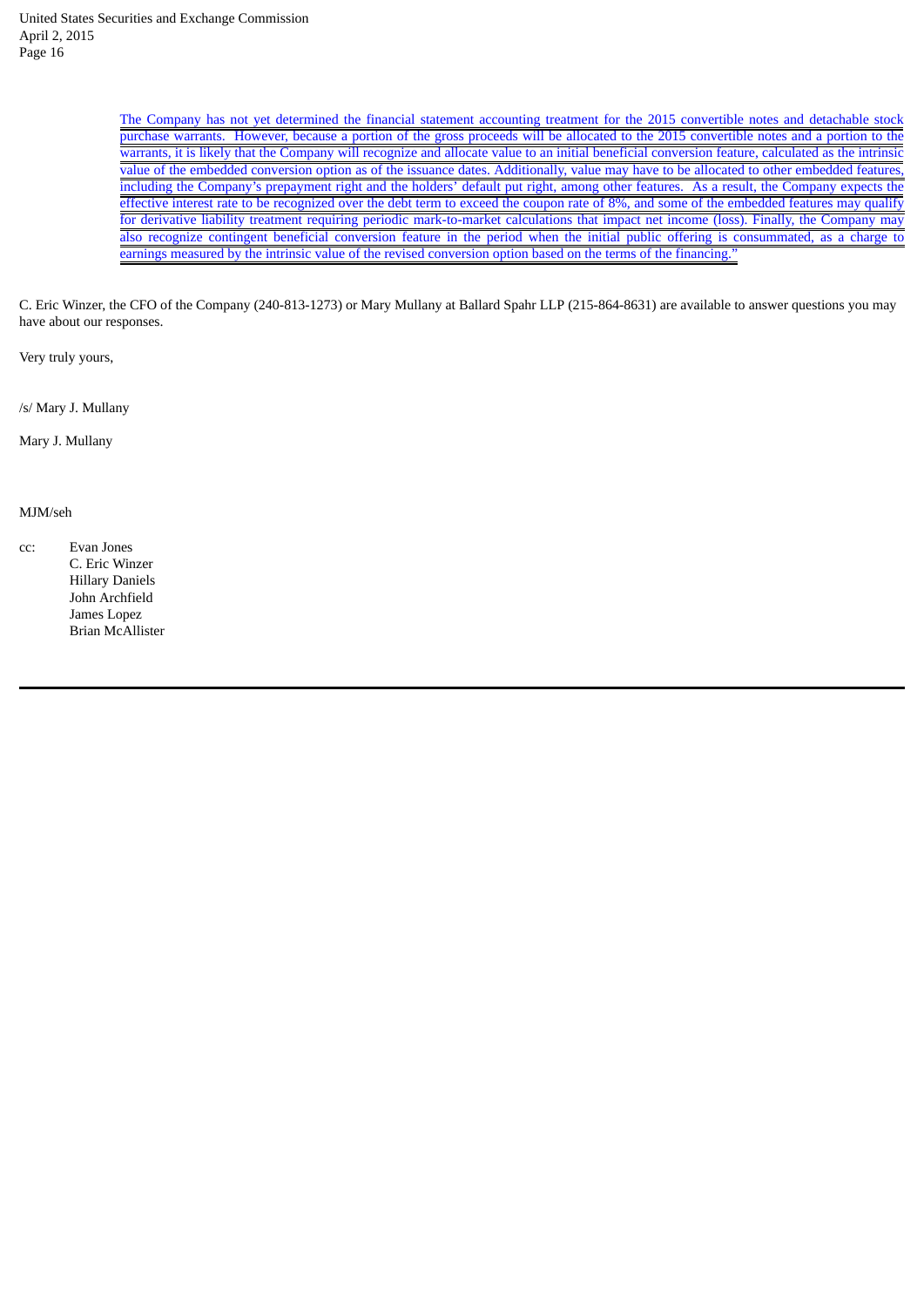#### **DESCRIPTION OF INDEBTEDNESS**

We have the following indebtedness outstanding as of the date of this prospectus:

· *2014 Convertible Notes*. In July through September 2014, we issued secured promissory notes with an aggregate principal amount of \$1.5 million. The 2014 convertible notes are convertible into shares of the Company's Series A Preferred Stock, with a conversion rate of one share of Series A Preferred Stock for each \$1.00 principal amount of the 2014 convertible notes. The 2014 convertible notes were issued to existing investors of the Company who were signatory to the Company's Third Amended and Restated Investors' Rights Agreement, as amended, or the Investors' Rights Agreement. Under the Investors' Rights Agreement, the investors signatory thereto have the right to participate in new issuances of our securities, such as the 2014 convertible notes, to maintain their percentage ownership of the Company prior to the initial public offering. The 2014 convertible notes may be automatically converted into shares of Series A Preferred Stock upon the consent of the holders of at least 70% of the aggregate principal amount of the notes.

· *2014 Demand Notes*. In October 2014, the Board approved up to \$2.0 million of bridge funding to support our operations while we pursued an initial public offering. The bridge funding consists of secured demand notes with an interest rate of 8% per annum, a first priority security interest in the assets of the Company, and a term of approximately 4 months before the holder can demand payment. We issued an aggregate of \$1.5 million of these 2014 demand notes between October and December 2014. An additional demand note with a principal amount of \$0.3 million was issued in January 2015, and was tendered to us as partial payment of a 2015 convertible note. The holders of the 2014 demand notes are existing investors who have indicated an interest in participating in the initial public offering contemplated by this prospectus. Such holders have the right to tender the principal and interest of any outstanding 2014 demand note to the Company as payment for shares in this initial public offering.

· *2015 Convertible Notes*. In February and March 2015, we issued secured promissory notes with an aggregate principal amount of \$1.5 million (\$0.3 million was paid by tender of a January 2015 secured demand note). Each 2015 convertible note is convertible at the option of the holder at any time. If a holder elects to convert a 2015 convertible note at any time prior to the completion of an initial public offering, the 2015 convertible note will convert into shares of Series A Preferred Stock, at a conversion rate of 1.25 shares of Series A Preferred Stock for each \$1.00 of principal and/or interest converted. If a holder elects to convert a 2015 convertible note after the completion of an initial public offering, the 2015 convertible note will convert into common stock at a conversion rate of one share of common stock for each \$1.00 of principal and/or interest converted. The 2015 convertible notes do not provide for automatic conversion of the notes at our election or with the approval of less than all of the outstanding holders. The 2015 convertible notes were issued to existing investors in accordance with the participation rights contained in the Investors' Rights Agreement. The 2015 convertible notes are secured by a first priority security interest *pari passu* with the 2014 demand notes and senior to the 2014 convertible notes. The 2015 convertible notes were issued with 15% warrant coverage (an aggregate of 225,011 warrants), with such warrants exercisable for common stock at an exercise price equal to 110% of the initial public offering price, exercisable only if the initial public offering occurs, and then exercisable beginning on the six month anniversary of the closing of the initial public offering, and not automatically exercised in any situation.

 $\Delta - 1$